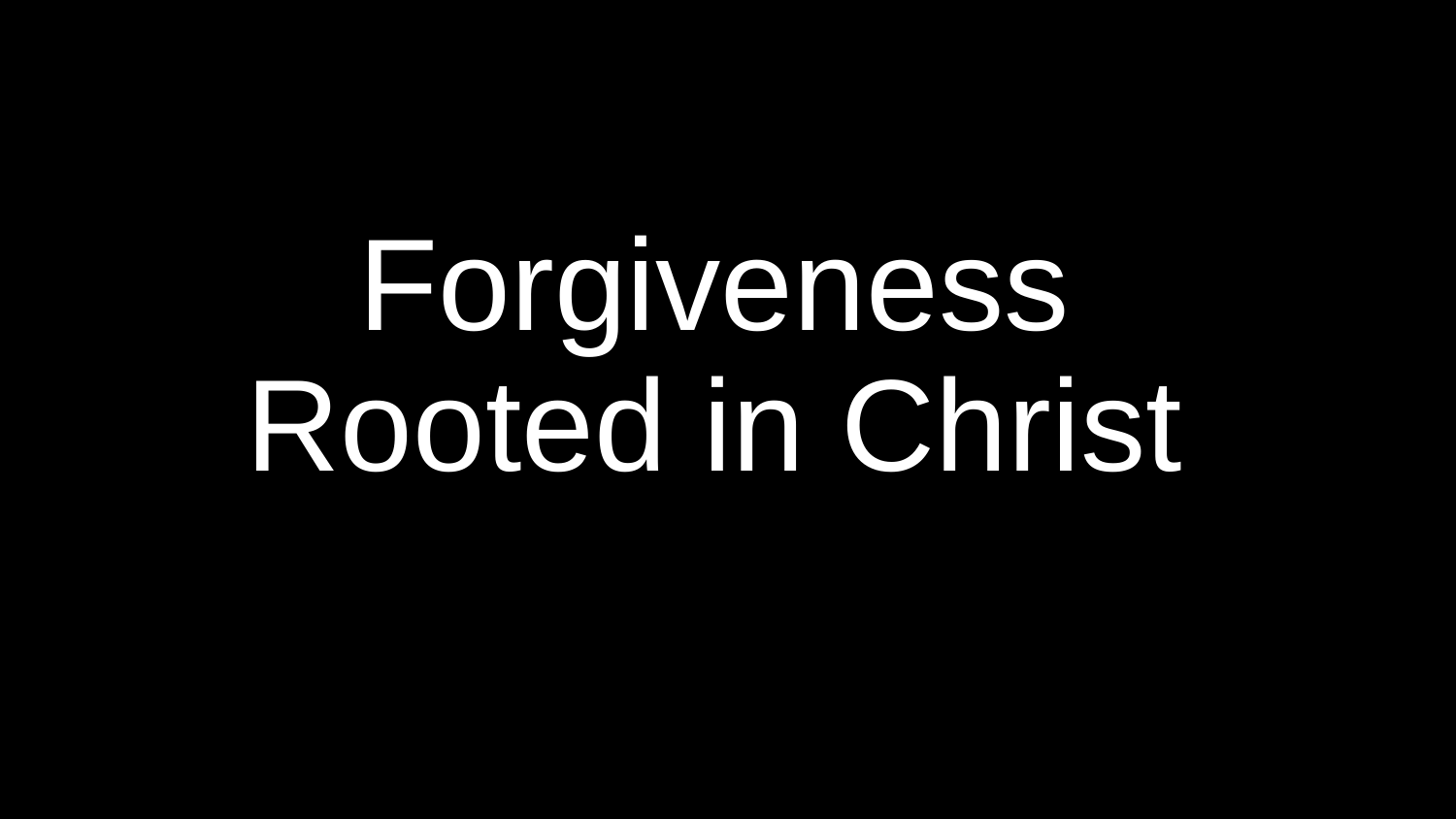# John 21:15-17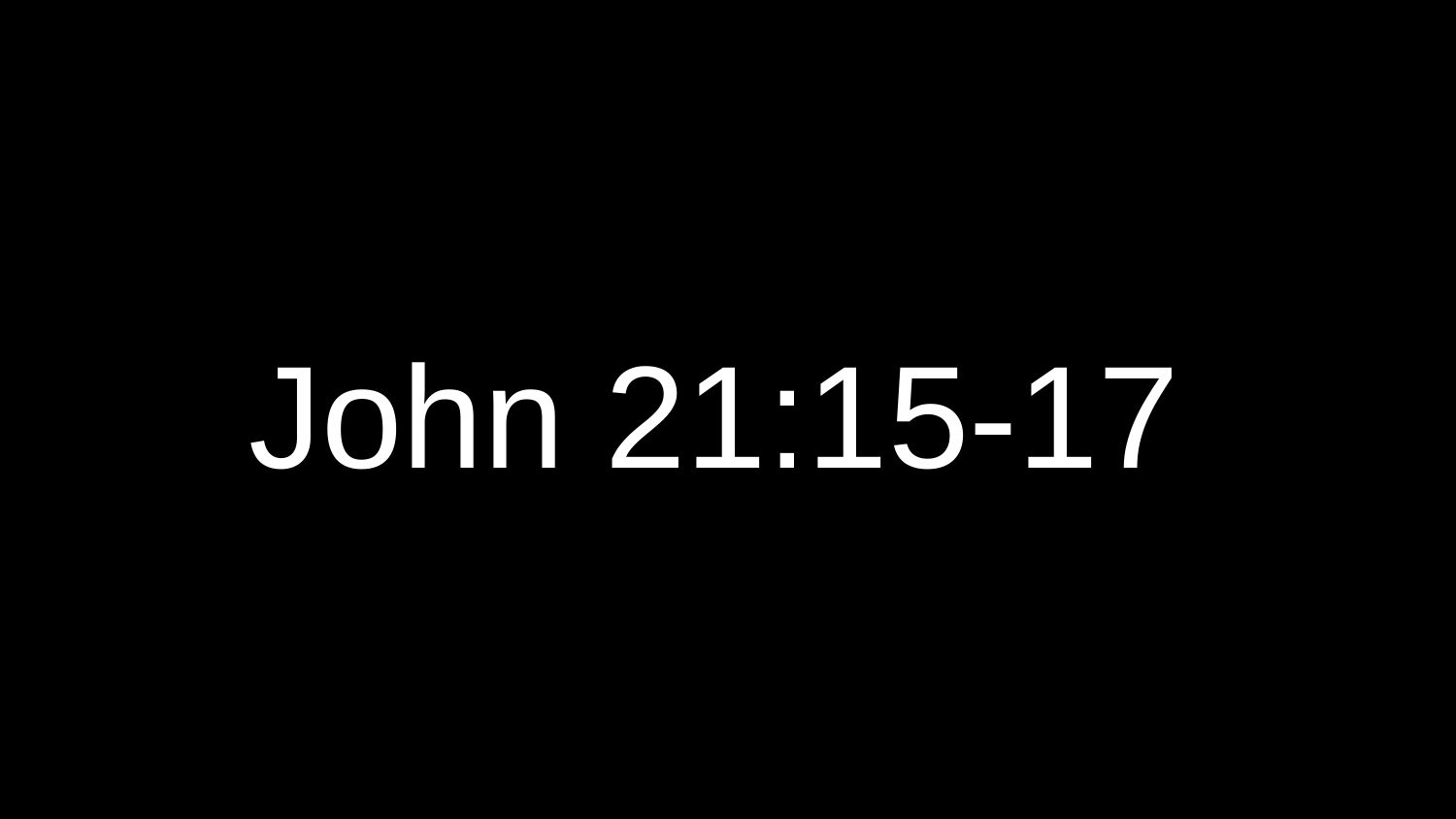*When they had finished eating, Jesus said to Simon Peter, "Simon son of John, do you love me more than these?"*

> *"Yes, Lord," he said, "you know that I love you."*

*Jesus said, "Feed my lambs."*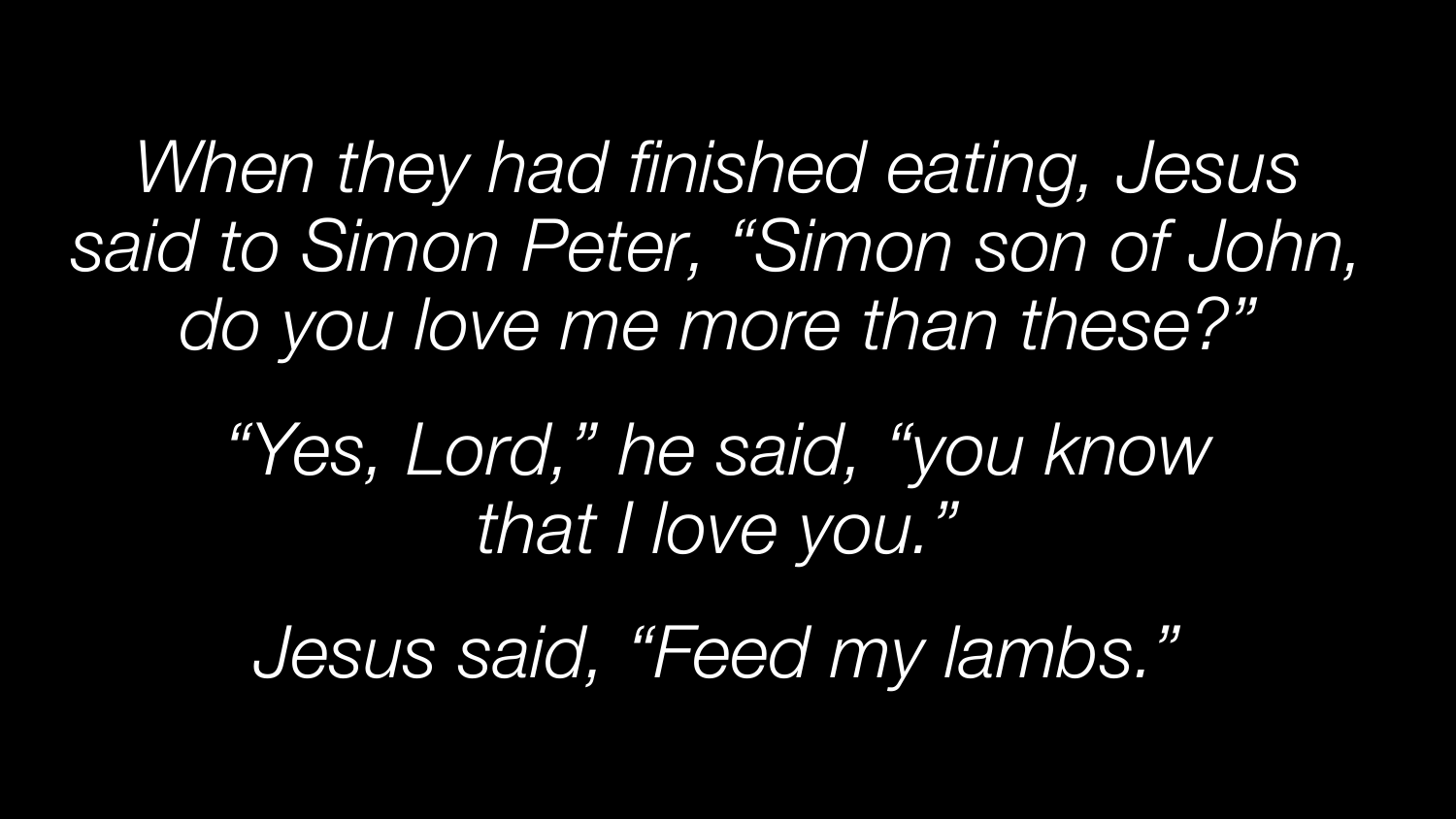*Again Jesus said, "Simon son of John, do you love me?"*

#### *He answered, "Yes, Lord, you know that I love you."*

*Jesus said, "Take care of my sheep."*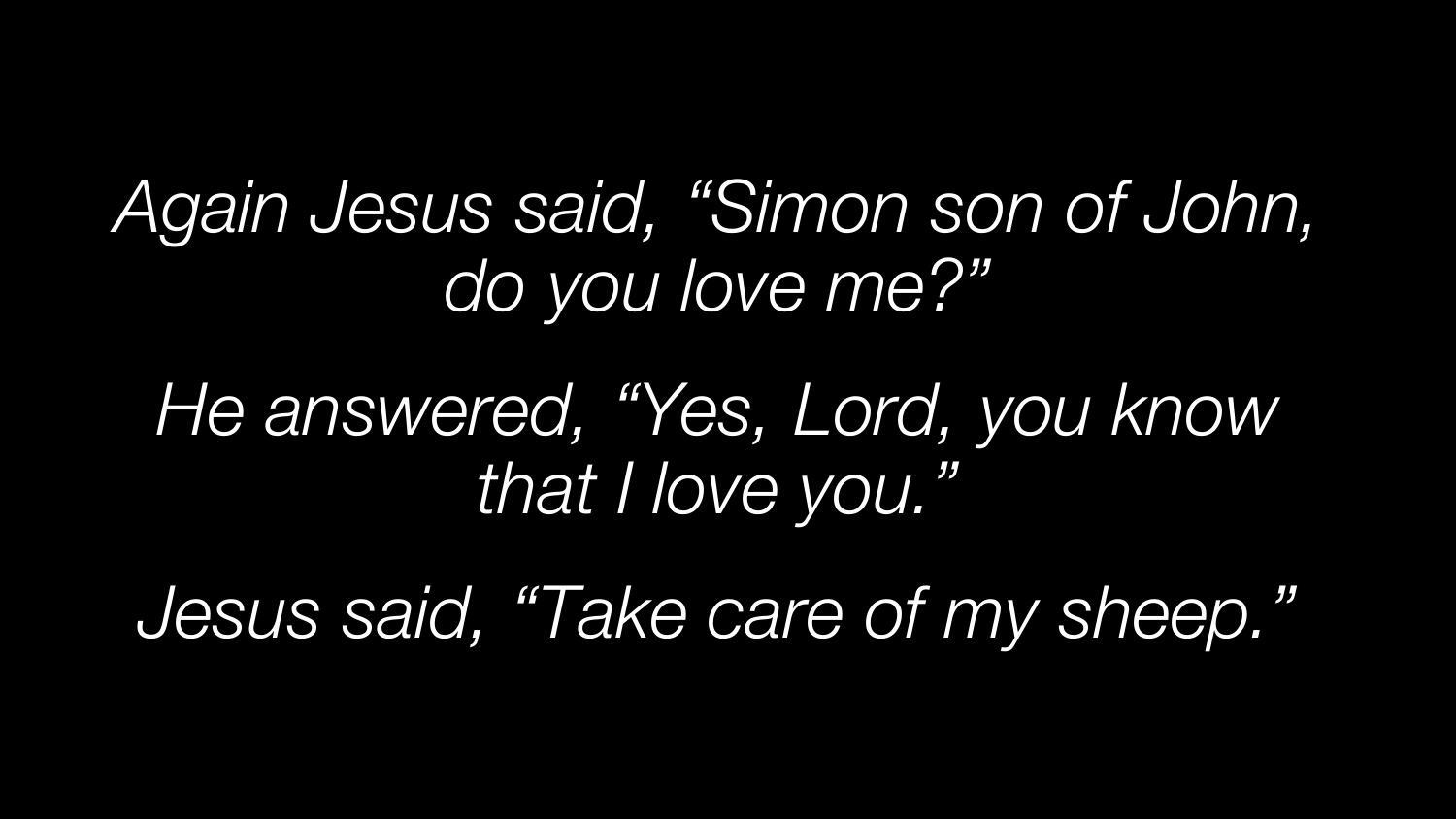*The third time he said to him, "Simon son of John, do you love me?"*

*Peter was hurt because Jesus asked him the third time, "Do you love me?"* 

*He said, "Lord, you know all things; you know that I love you."*

*Jesus said, "Feed my sheep."*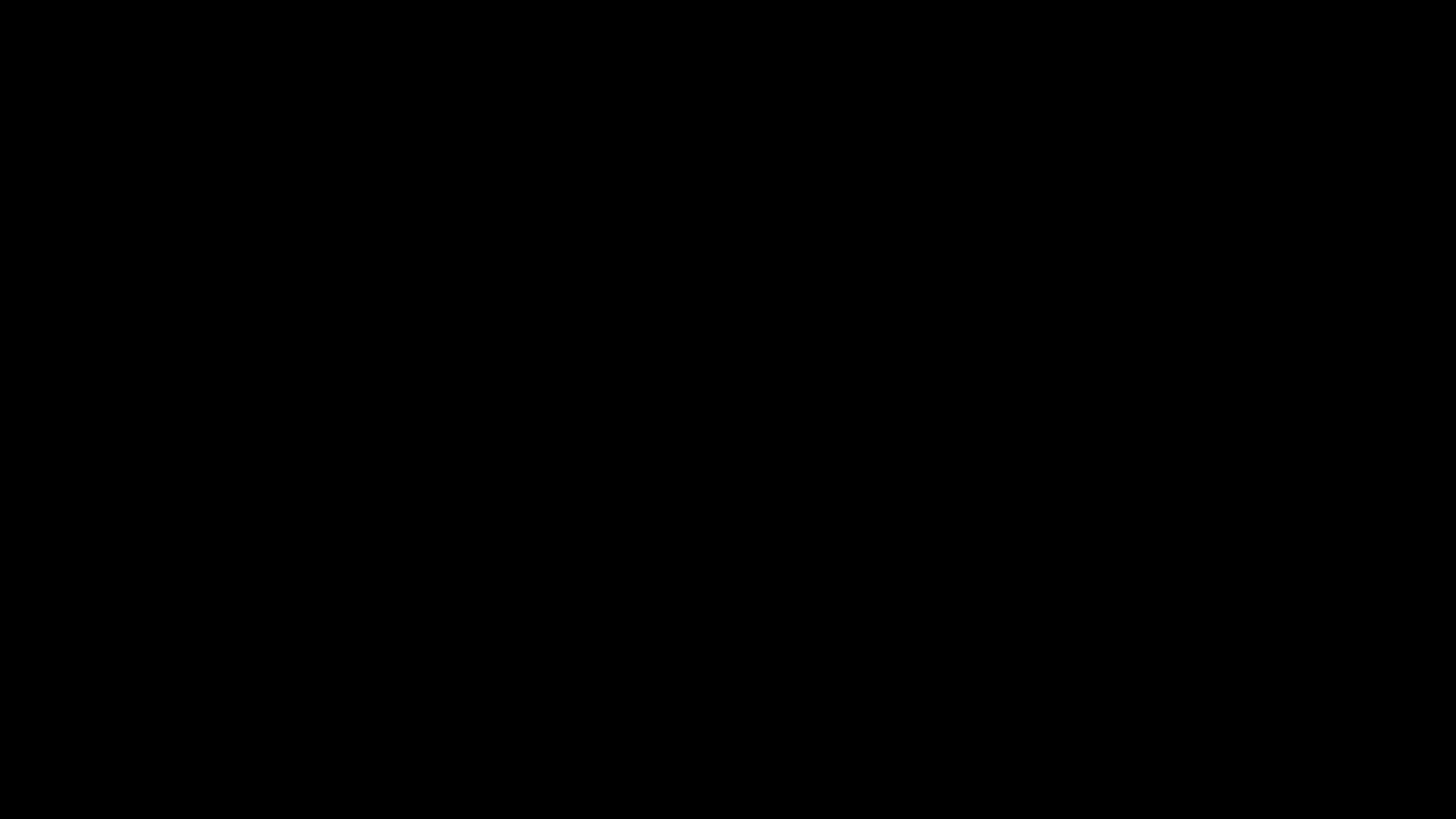*Then Peter came to Jesus and asked, "Lord, how many times shall I forgive my brother or sister who sins against me? Up to seven times?"*

#### - Matthew 18:21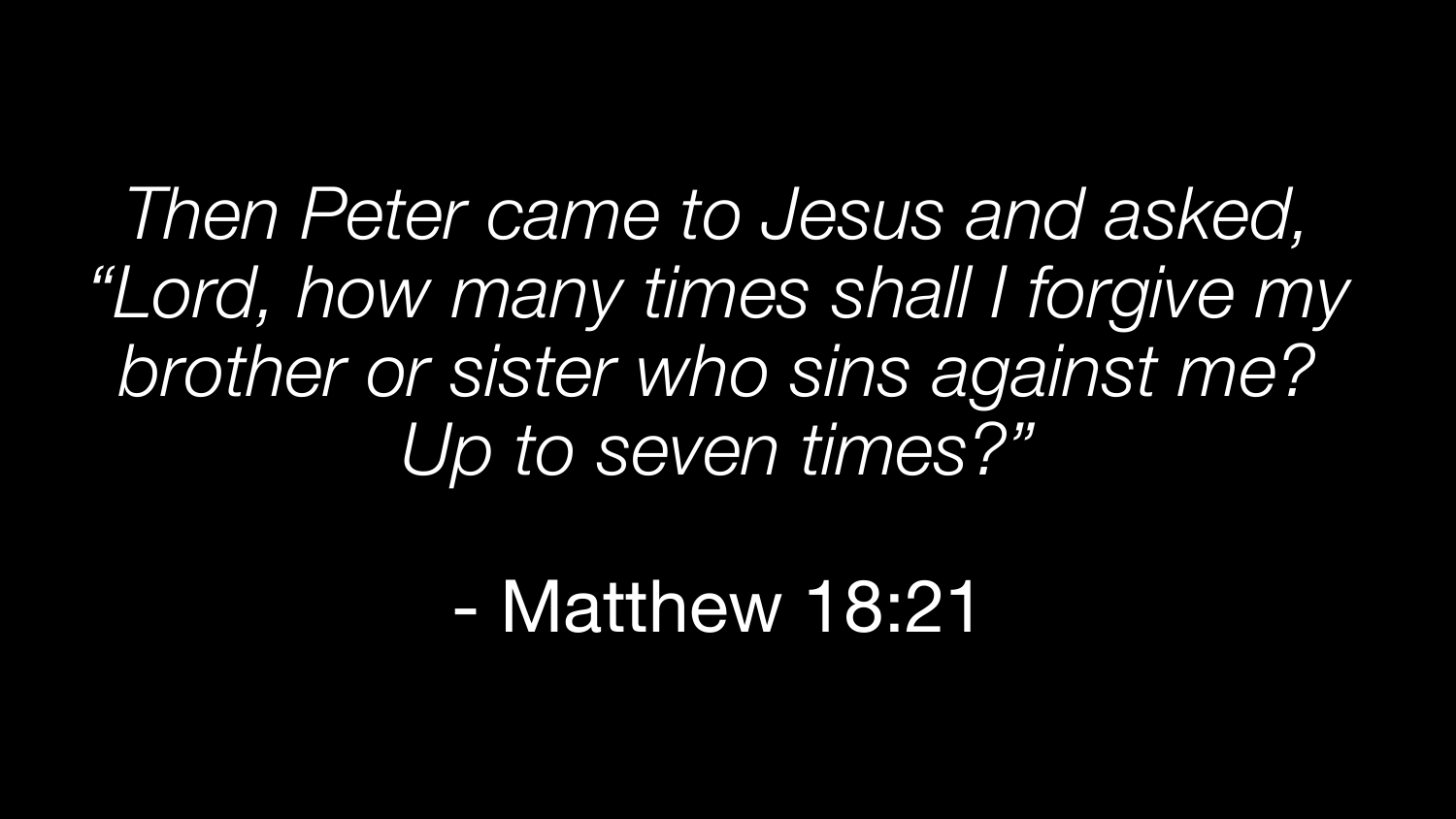There is no limit set on the willingness we should have to forgive someone.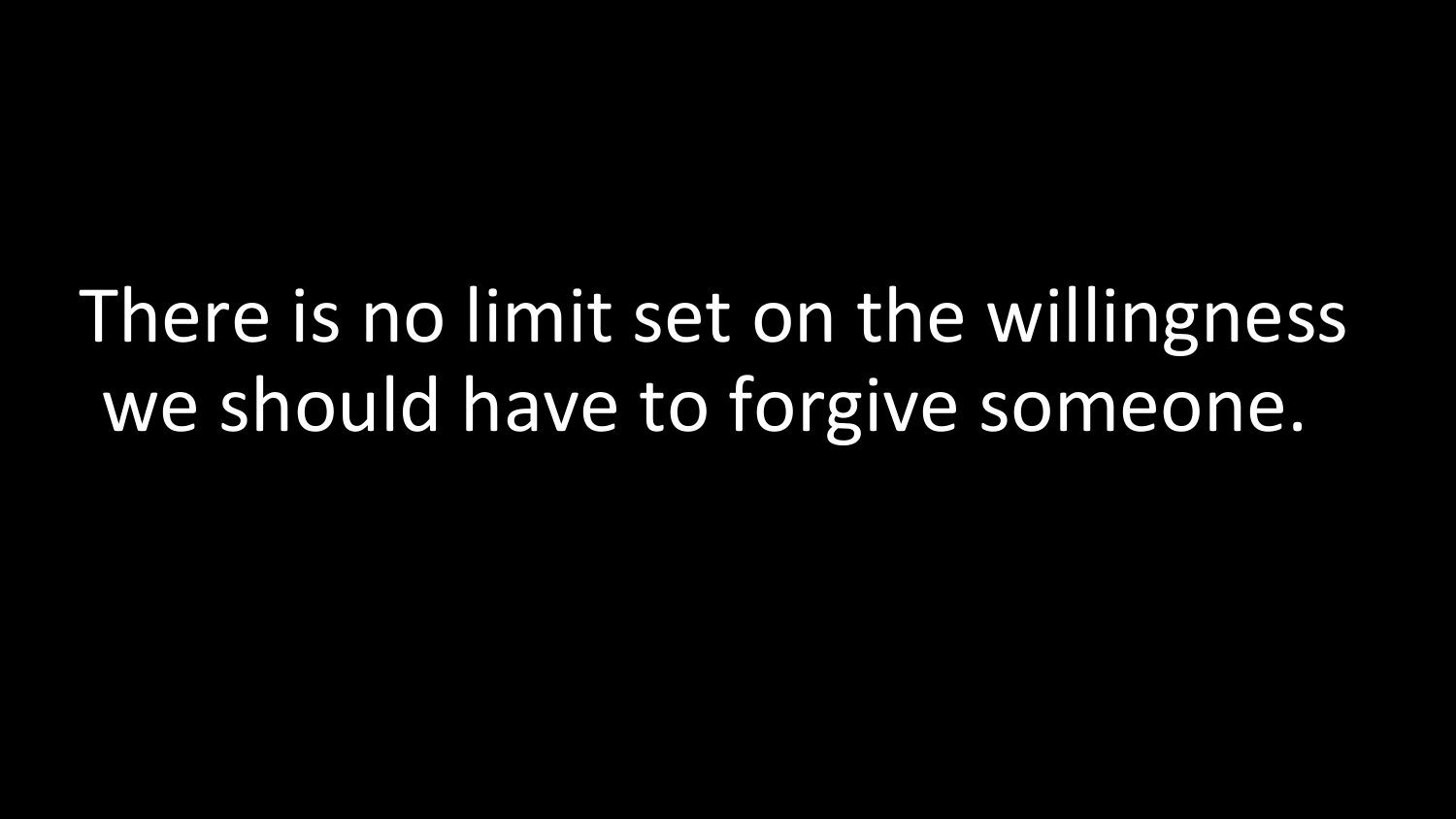### Forgiveness takes time